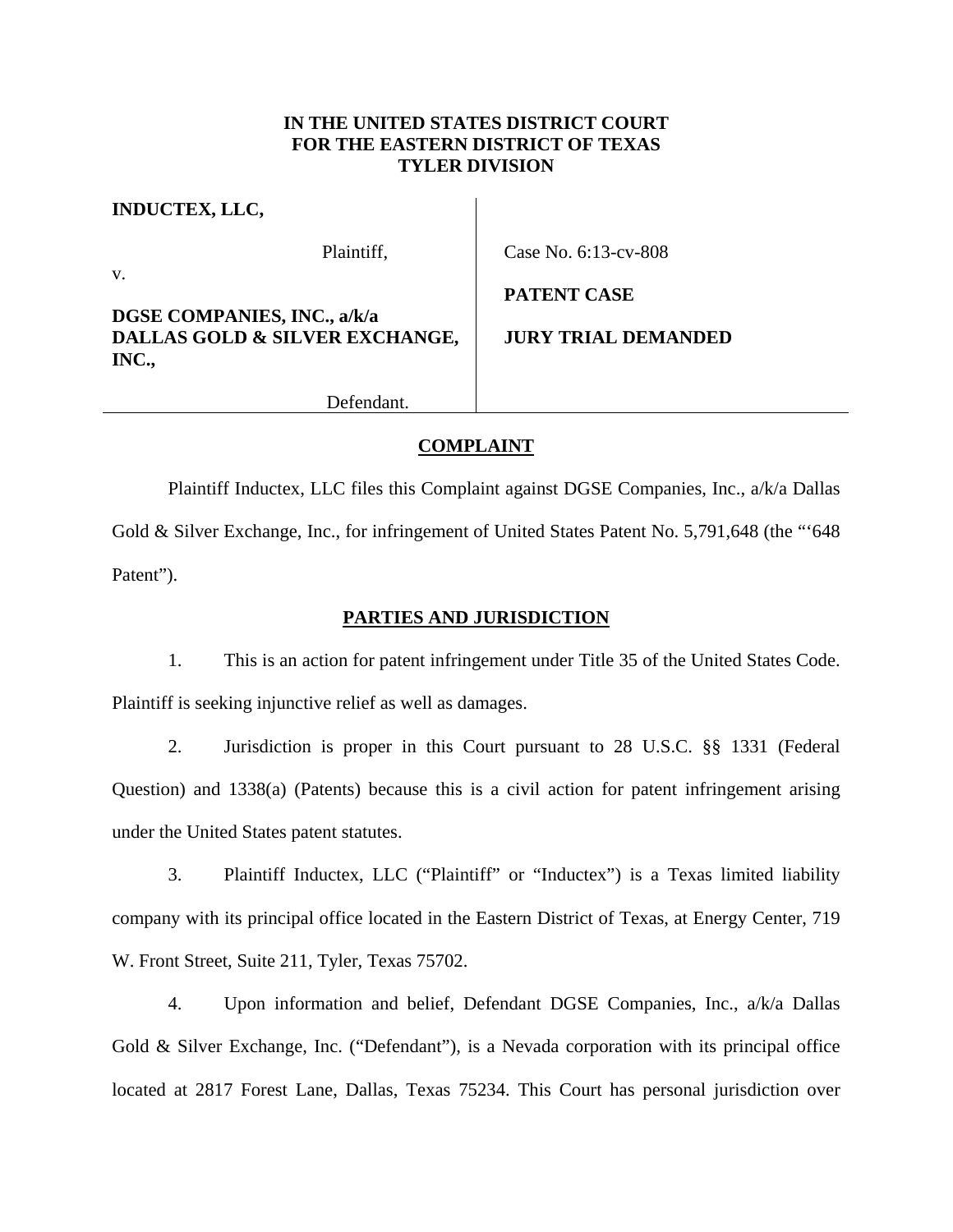Defendant because Defendant has committed, and continues to commit, acts of infringement in the state of Texas, has conducted business in the state of Texas, and/or has engaged in continuous and systematic activities in the state of Texas.

5. On information and belief, Defendant's activities that are alleged herein to infringe were and/or continue to occur in the Eastern District of Texas, including without limitation at Defendant's location at 190 E. Stacy Road, Allen, Texas 75002.

#### **VENUE**

6. Venue is proper in the Eastern District of Texas pursuant to 28 U.S.C. §§ 1391(c) and 1400(b) because Defendant is deemed to reside in this district. In addition, and in the alternative, Defendant has committed acts of infringement in this district.

## **COUNT I (INFRINGEMENT OF UNITED STATES PATENT NO. 5,791,648)**

7. Plaintiff incorporates paragraphs 1 through 6 herein by reference.

8. This cause of action arises under the patent laws of the United States, and in particular, 35 U.S.C. §§ 271, *et seq*.

9. Plaintiff is the owner by assignment of the '648 Patent with sole rights to enforce the '648 Patent and sue infringers.

10. A copy of the '648 Patent, titled "Inductive Sensory Apparatus," is attached hereto as Exhibit A.

11. The '648 Patent is valid and enforceable, and it was duly issued in full compliance with Title 35 of the United States Code.

#### **(Direct Infringement)**

12. Upon information and belief, Defendant has infringed and continues to directly infringe one or more claims of the '648 Patent, including at least claim 23, by using an inductor

2